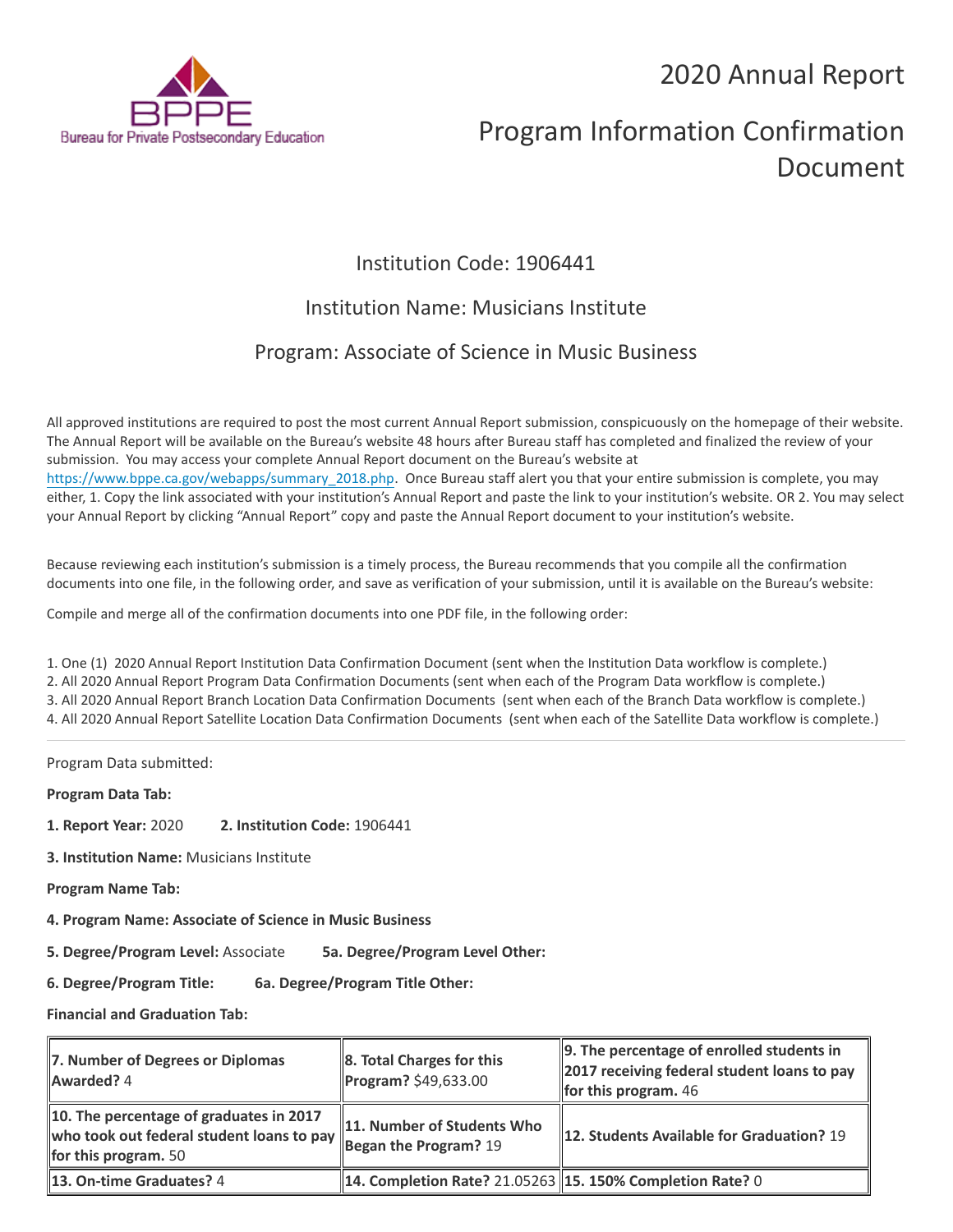#### **16. Is the above data taken from the Integrated Postsecondary Education Data System (IPEDS) of the United States Department of Education?** Yes

#### **Placement Data Tab:**

CEC § 94929.5 requires institutions to report placement data for every program that is designed or advertised to lead to a particular career, or advertised or promoted with any claim regarding job placement.

| 17. Graduates Available for Employment? $4$                                                                                                                             | 18 Graduates Employed in the<br>Field? 0 | 19. Placement Rate? 0 |  |  |
|-------------------------------------------------------------------------------------------------------------------------------------------------------------------------|------------------------------------------|-----------------------|--|--|
| 20. Graduates Employed in the field                                                                                                                                     |                                          |                       |  |  |
| 20a. 20 to 29 hours per week? $0$<br>20b. At least 30 hours per week? 0                                                                                                 |                                          |                       |  |  |
| $\ $ 21. Indicate the number of graduates employed                                                                                                                      |                                          |                       |  |  |
| 21a. In a single position in the field of study: $0$<br>21b. Concurrent aggregated positions in the field of<br>study: $0$                                              |                                          |                       |  |  |
| 21c. Freelance/self-employed: 0<br>21d. By the institution or an employer owned by the institution, or<br>$\ $ an employer who shares ownership with the institution: 0 |                                          |                       |  |  |

#### **Exam Passage Rate Tab:**

5 CCR §74112(j) requires the institution to collect the exam passage data directly from its graduates if the exam passage data is not available from the licensing agency.

**22. Does this educational program lead to an occupation that requires State licensing?** No

#### **22a. Do graduates have the option or requirement for more than one type of State licensing exam?**

 **Option/Requirement #1: Option/Requirement #2: Option/Requirement #3: Option/Requirement #4:**

**Exam Passage Rate - Year 1 Tab:**

**23. Name of the State licensing entity that licenses the field:** No

**24. Name of Exam?**

| 25. Number of Graduates Taking | 26. Number Who Passed the | 27. Number Who Failed the | $\ 28.$ Passage |
|--------------------------------|---------------------------|---------------------------|-----------------|
| <b>State Exam?</b>             | <b>State Exam?</b>        | <b>State Exam?</b>        | Rate?           |

**29. Is This Data from the State Licensing Agency that Administered the Exam? 29a. Name of Agency:**

**30. If the response to #29 is "No", provide a description of the process used for Attempting to Contact Students.**

**Exam Passage Rate - Year 2 Tab:**

**31. Name of the State licensing entity that licenses the field:**

**32. Name of Exam?**

| 33. Number of Graduates Taking | 34. Number Who Passed the | <b>35. Number Who Failed the</b> | $\parallel$ 36. Passage |
|--------------------------------|---------------------------|----------------------------------|-------------------------|
| <b>State Exam?</b>             | <b>State Exam?</b>        | <b>State Exam?</b>               | $\parallel$ Rate?       |

**37. Is This Data from the State Licensing Agency that Administered the Exam? 37a. Name of Agency:**

**38. If the response to #37 is "No", provide a description of the process used for Attempting to Contact Students.** 

**Salary Data Tab:**